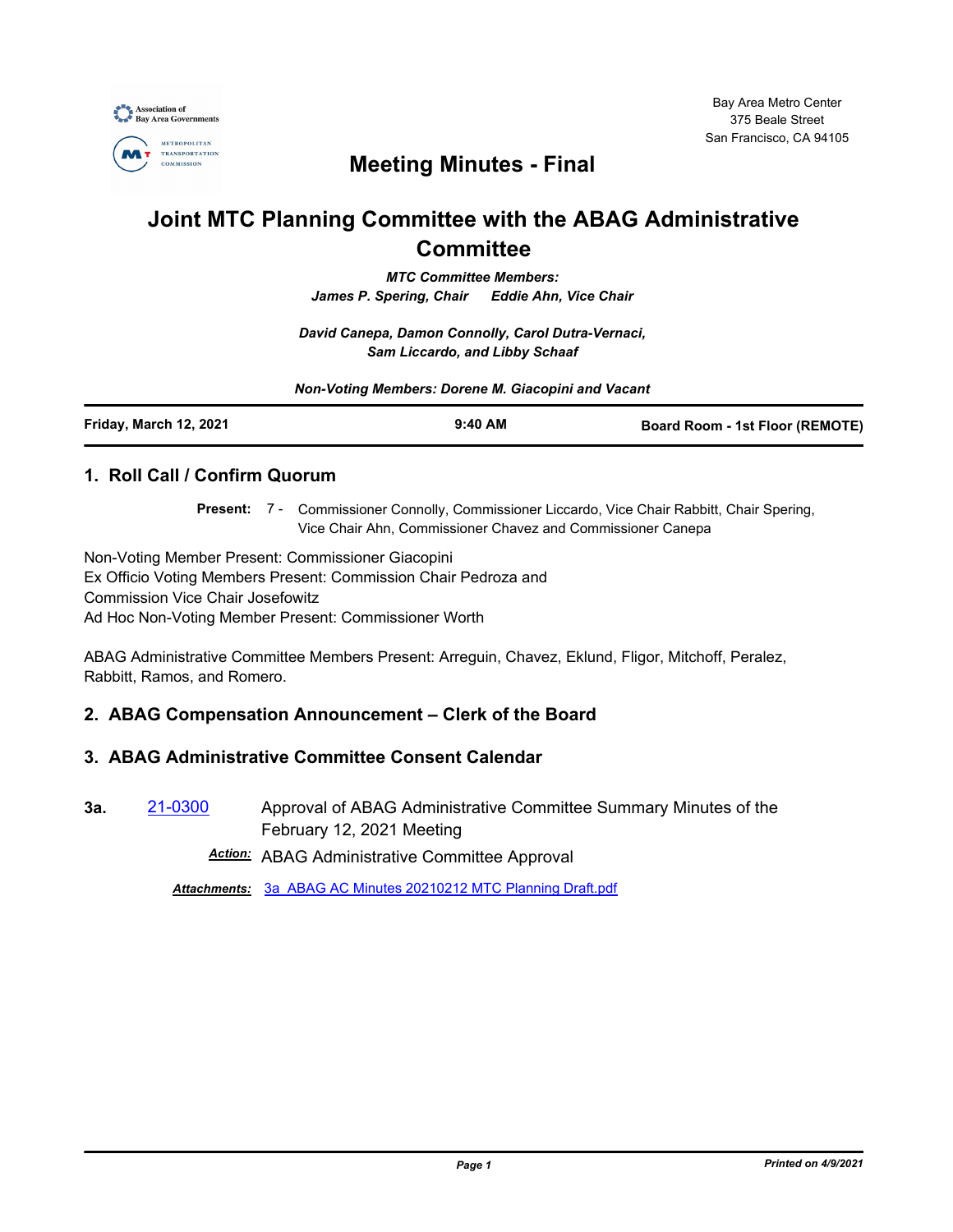#### **4. MTC Planning Committee Consent Calendar**

**Upon the motion by Commissioner Ahn and second by Commissioner Connolly, the MTC Planning Committee Consent Calendar was unanimously approved. The motion carried by the following vote:**

- **Aye:** Commissioner Connolly, Commissioner Liccardo, Vice Chair Rabbitt, Vice Chair Ahn, Commissioner Chavez and Commissioner Canepa Aye: 6 -
- **Absent:** 1 Chair Spering
- **4a.** [21-0301](http://mtc.legistar.com/gateway.aspx?m=l&id=/matter.aspx?key=21894) Approval of MTC Planning Committee Minutes of the February 12, 2021 Meeting

*Action:* MTC Planning Committee Approval

*Attachments:* [4a\\_MTC PLNG\\_Minutes\\_Feb 12 2021.pdf](http://mtc.legistar.com/gateway.aspx?M=F&ID=084dc50e-8407-46ce-a998-e9135f8bec79.pdf)

Commissioner Spering arrived after the approval of the Consent Calendar.

#### **5. Information**

**5a.** [21-0302](http://mtc.legistar.com/gateway.aspx?m=l&id=/matter.aspx?key=21895) Plan Bay Area 2050: Implementation Plan Update

Initial list of potential implementation actions to support the 35 strategies included in the adopted Plan Bay Area 2050 Final Blueprint.

- *Action:* Information
- *Presenter:* Chirag Rabari

Attachments: 5ai PBA50 Implementatio Plan Update-Summary Sheet, Attachments B and C.pdf 5aii PBA50 Implementation Plan\_update\_Attachment A-PowerPoint.pdf [5aiii\\_Correspondence Received-PBA50\\_Implementation](http://mtc.legistar.com/gateway.aspx?M=F&ID=a82cc90e-2315-49da-8bc4-89329d8f2e1b.pdf)  Plan\_update.pdf

> Written public comments were received from: 6 Wins for Social Equity Network

The following members of the public were called to speak: Aleta Dupree; Roland Lebrun; Adina Levin of Friends of Caltrain/Seamless Bay Area; Rich Hedges; Leslie Gordon of Urban Habitat; and Shajuti Hossain of Public Advocates.